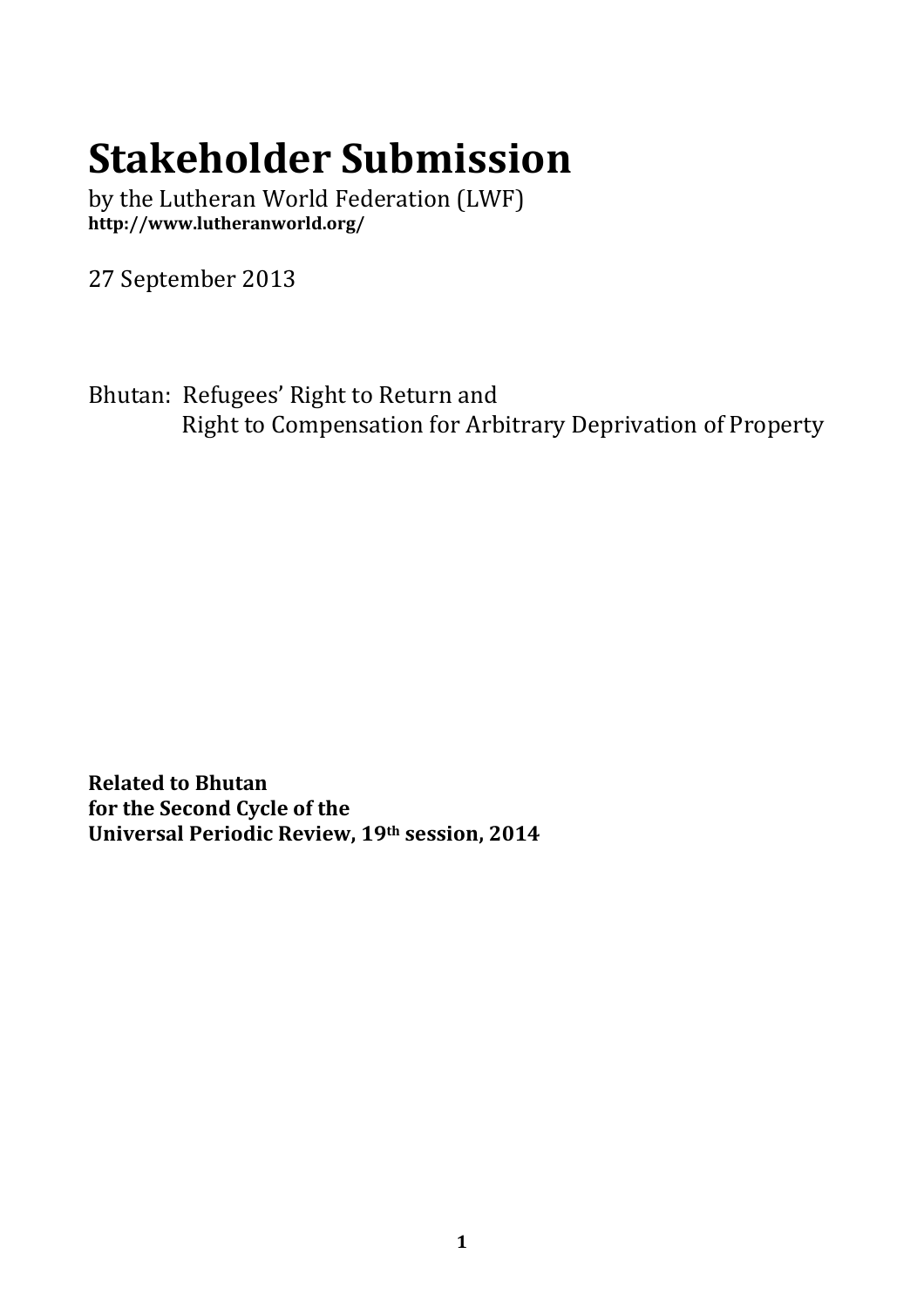## **1. Introduction**

The Lutheran World Federation (LWF) is a global communion of Christian churches in the Lutheran tradition. Founded in 1947 in Lund, Sweden, the LWF now has 142 member churches in 79 representing over 70 million Christians. The LWF strives to put its faith into action within and beyond the communion. LWF acts on behalf of its member churches in areas of ecumenical and interfaith relations, theology, humanitarian assistance, human rights, communication and the various aspects of mission and development. Its secretariat is based in Geneva, Switzerland. The LWF has been in consultative status with the United Nations Economic and Social Council since 1952.

In this submission, LWF will touch upon points concerning Bhutan's expulsion of one-sixth of its population and Bhutan's subsequent failure to allow Bhutanese refugees to return or to grant them compensation for the forcible deprivation of their property.

## **2. Bhutan's Expulsion of One-Sixth of Its Population**

Between late 1990 and 1992, the government of Bhutan engaged in a program of oppression and forcible eviction that targeted the Nepali-speaking minority living in the southern part of Bhutan. (Bhutanese of Nepali origin are called Lhotsampas, or Southern Bhutanese.) As a result of this persecution, more than 90,000 people were either expelled or had to flee. They were directed by Indian authorities across the narrow belt of Indian territory that separates Bhutan from Nepal and deposited in southeastern Nepal.

The government of Nepal appealed to the United Nations High Commissioner for Refugees (UNHCR) for assistance. The Bhutanese refugees were settled into refugee camps in southeastern Nepal. Their numbers grew to more than 100,000.

The Lutheran World Federation has been working with the Bhutanese refugees since 1991, in partnership with the UNHCR and the government of Nepal. LWF services have included camp administration and management, logistics, water and sanitation, and distribution of food and nonfood items, vocational training, and income generating projects.

A program of third-county resettlement for the Bhutanese refugees in Nepal began in 2007. As of September 2013, UNHCR reported that more than 100,000 refugees had registered for resettlement and that more than 81,000 persons had been able to restart their lives in eight different resettlement countries.

In the more than 20 years since the expulsion of the Bhutanese refugees, to date not a single Bhutanese refugee has been allowed to return home to Bhutan. This is despite extensive rounds of negotiations involving Bhutan, Nepal, and UNHCR, and despite the recommendations made to Bhutan in the First Cycle of the Universal Periodic Review.

## **3. Recommendations**

The Lutheran World Federation respectfully suggests these recommendations for adoption by the Universal Periodic Review of Bhutan: